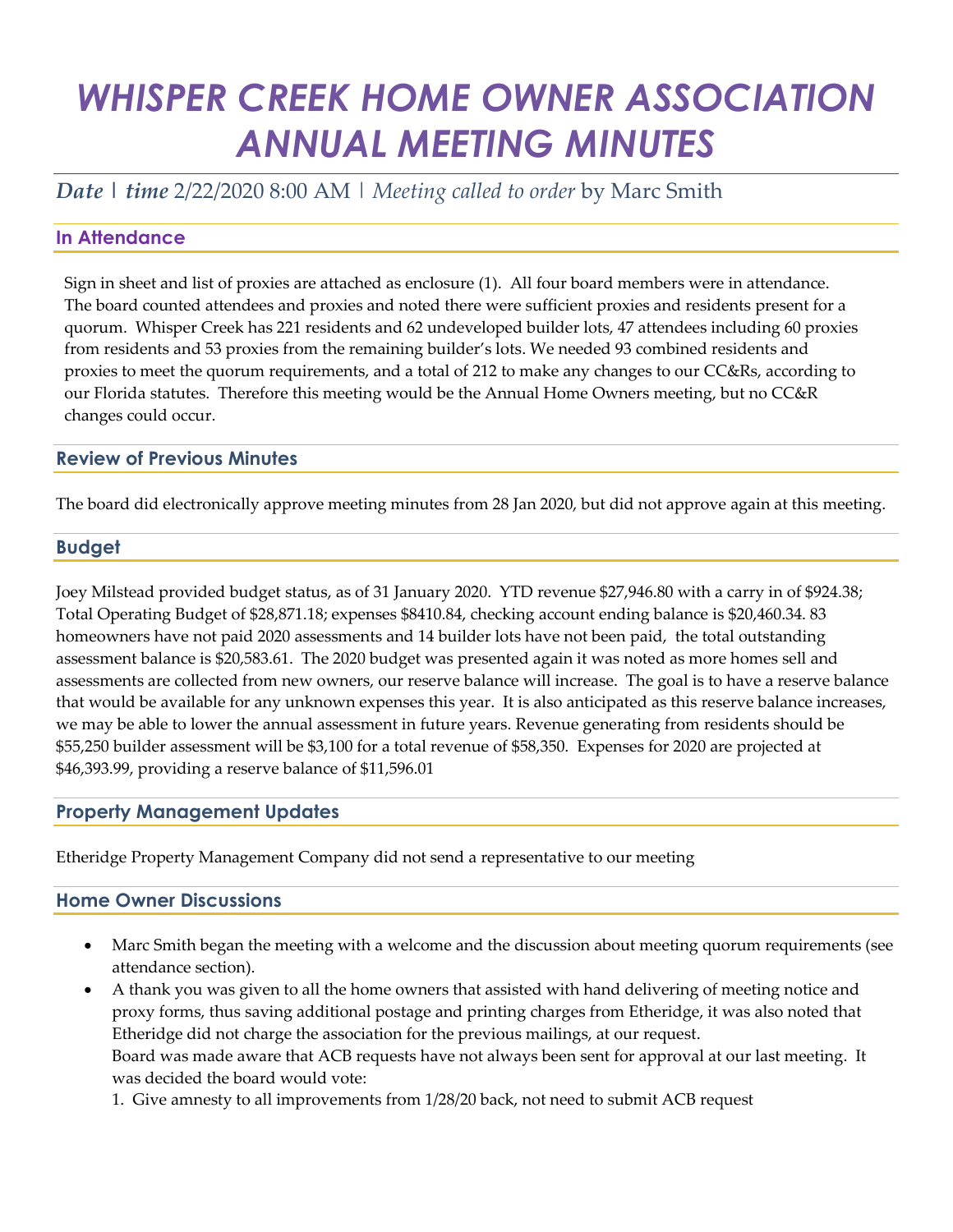2. Request everyone that made improvements, and didn't submit a request, submit a request seeking approval, if the project is disapproved, the home owner must undo the project.

The result of this vote was a tie, Joey Milstead made a motion to defer this vote to the new board, that would have an odd number of members, Kevin Maxwell 2<sup>nd</sup> the motion, it was approved unanimously by board to defer this issue until the new board is seated.

- The contract with Etheridge Property Management has a 60 day termination clause, and on 31 Jan 202 the board sent a letter to Etheridge notifying them of our intent to terminate our contract effective 31 March 2020.
- Joey Milstead made a motion to select MyHomeSpot.com as our new property management company, Kevin Maxwell  $2<sup>nd</sup>$  the motion, and the board voted unanimously to approve this change. The cost remains about the same as the previous company, so no need to update the budget.
- In prior meetings the lack of fines/fees to enforce CC&R violations was discussed. Board was informed a Statutory Committee was required to assess fines. Marc Smith suggested residents send the board an email if they would like to be on this committee, however committee members cannot be spouses or related to any board member. Fees would be assessed at a future determined rate for repeated or continuous CC&R violations. Two people have expressed interest in being a part of this committee: Lance Benson and Peggy Smith.
- It was requested that all future violation letters have a statement about future fines for consecutive violations at the bottom of letter. It was also requested that violations include a picture of the violation.
- Our HOA has a new Web Page[, https://whispercreekhoa.com](https://whispercreekhoa.com/) this was shared with homeowners
- Marc Smith requested nominations from home owners for the 2020 Board of Directors and indicated the board could be a minimum of five people or as many as nine, the Architectural Control Committee also does not have to be board members.
- The Following Nomination Occurred:
	- ➢ Matt McGraw, Perception Cir
	- ➢ Karen Rothwell, Whisper Creek Blvd
	- ➢ Joseph Valentino, Perception Cir
	- ➢ Joey Milstead, Tributary Dr
	- ➢ Diane Aldrich, Integrity Ct
	- ➢ Pauline Warren, Legacy St
	- ➢ Charles Zamary, Determination Ct
- Each nominee said a few words about why they would like to be on the board, and their background
- A homeowner suggested we have a board of only five people, Another Home owner made a motion to keep all seven nominees on the board.
- Homeowners Voted on board members:
	- $\triangleright$  Matt McGraw No Opposition
	- ➢ Karen Rothwell No Opposition
	- $\triangleright$  Joe Valentino No Opposition
	- ➢ Joey Milstead No Opposition
	- $\triangleright$  Diane Aldrich No Opposition
	- ➢ Pauline Warren 12 Opposed
	- ➢ Charles Zamary 13 Opposed
- This group of seven are your new Board of Directors for 2020 and have 60 days to complete the required HOA training

# **Open Forum**

Jan Nicols thanked current / outgoing board for their service